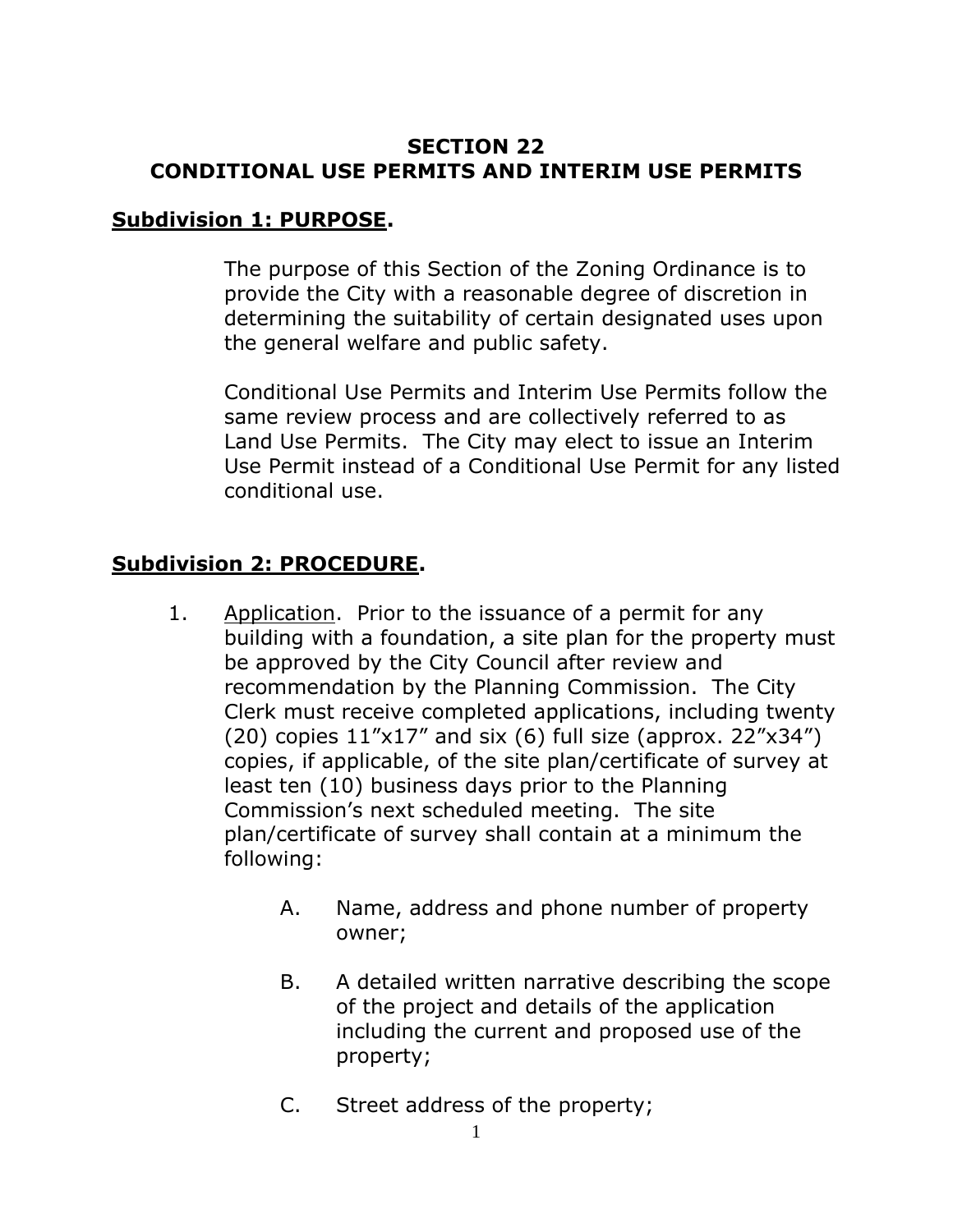- D. Legal description of property (i.e. Lot/Block), including area of parcel in square footage or acreage;
- E. A current Certificate of Survey of the specified parcel, including monumentation within the tract and to a distance of 50 feet beyond the tract;
- F. North direction clearly shown;
- G. Sketch drawn to scale, not more than fifty (50) feet per inch  $(1" = 50')$ , showing the parcel dimensions, location of all existing and proposed structures, building dimensions with square footage, area, and setbacks clearly marked;
- H. Curb cuts, driveways, access roads, road centerline and right-of-way, public ways, street names, ingress, egress, and sidewalks clearly marked;
- I. Sidewalks, landscaping features, screening and fences, if any, including distances from lot lines and location and dimensions of required green space, if applicable;
- J. Any proposed entrance or driveway showing the percent of grade and direction of flow from building to street or major artery;
- K. Any existing or proposed easements crossing the property;
- L. Parking spaces, if any, including size and location of handicap spaces, off-street loading areas and vehicular circulation;
- M. Accommodations for snow storage, if applicable;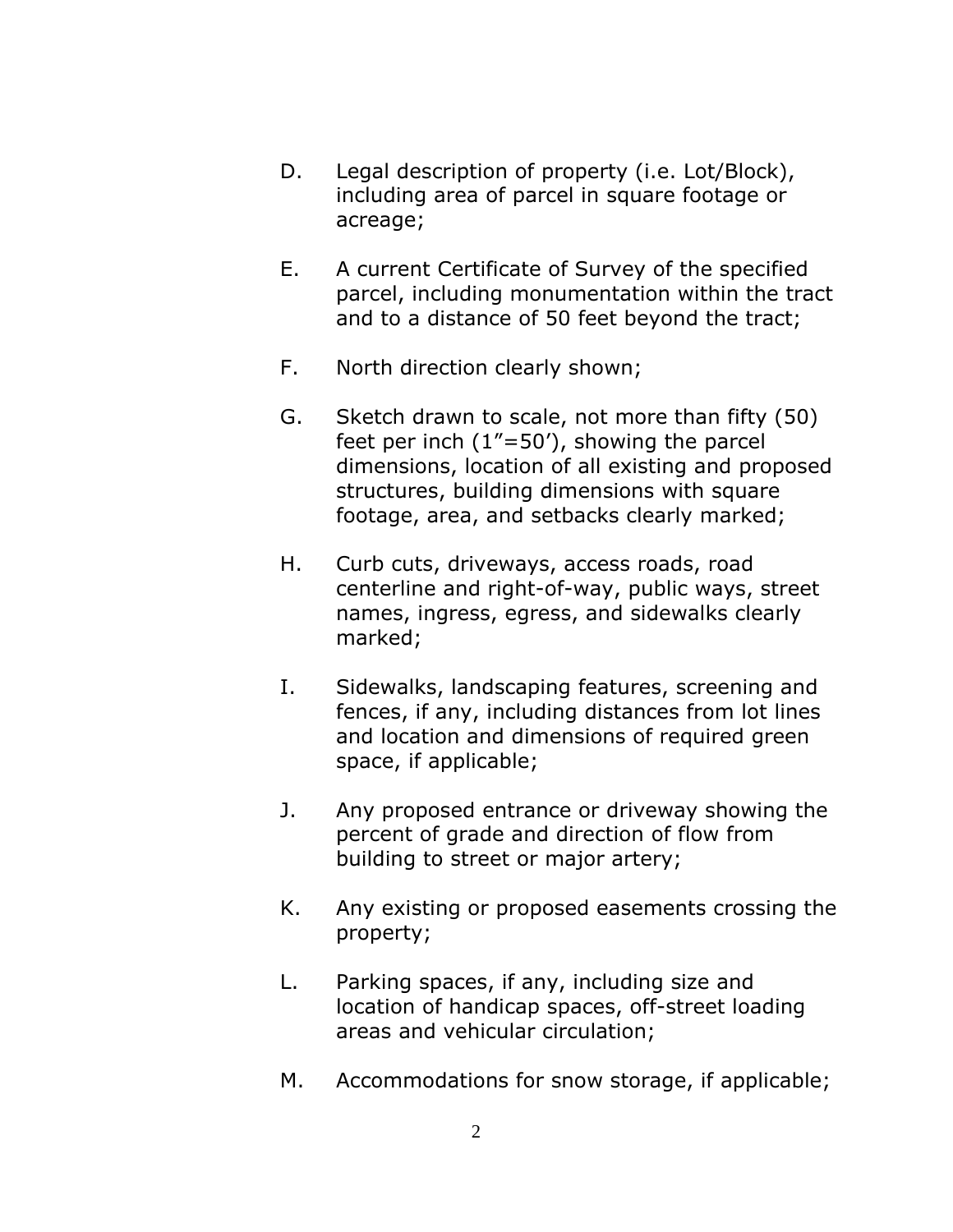- N. Location of waste facilities including measure used for enclosure and screening, if required (see Section 5, Subd. 3);
- O. Show all utility poles, services lines, sanitary sewer, storm manholes, water mains, hydrants, catch basins, CATV, gas, telephone and electric lines, aerial and buried, culverts, wells or septic systems existing or proposed for the property;
- P. Lighting locations, types of fixtures and illumination plan, if applicable per Section 5, Subd. 6;
- Q. Location and size of signs, if any, per Section 8;
- R. Distances to surrounding buildings and surrounding land uses;
- S. Proposed drainage and grading plan on parcel showing direction of flow from building, elevations and drainage facilities, including storm sewers and ponding, if applicable;
- T. Sanitary sewer and water plan with estimated use per day of proposed project, if applicable;
- U. Any additional written or graphic information deemed necessary by the Zoning Administrator, Planning Commission or City Council.
- 2. Application Deadline. The City Clerk must receive completed applications at least ten (10) business days prior to the Planning Commission's next scheduled meeting.
- 3. Fees. A fee the City Council shall establish by resolution must accompany the application. An additional fee may be charged for atypical projects, which in the opinion of the City Clerk will require additional staff time and/or City Expenditures. The applicant shall pay all costs incurred by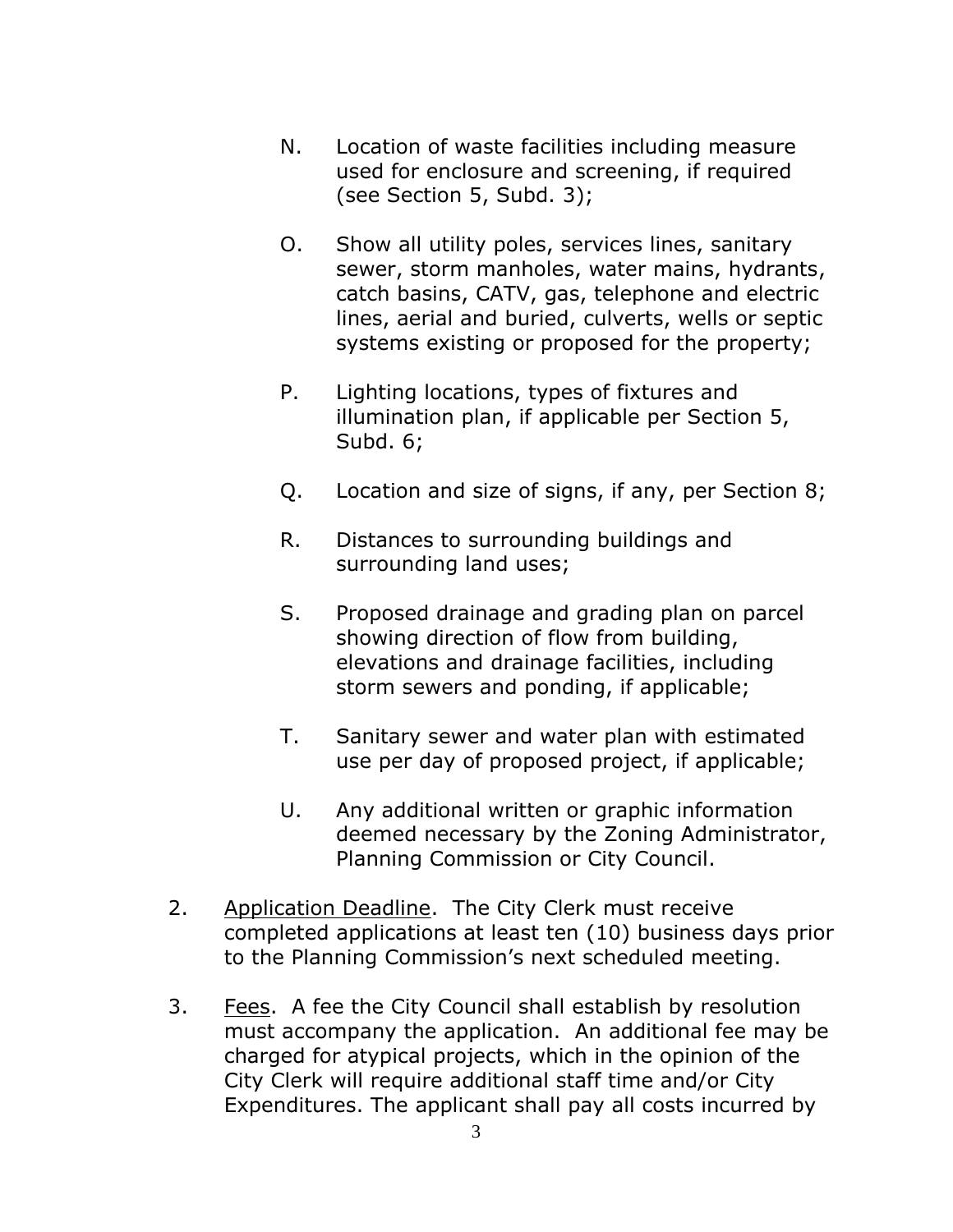the City as regulated by Section 5, Subdivision 13 Costs of Enforcement.

- 4. Public Hearing & Notice. The City Clerk will set a date for the official public hearing.
	- A. Published Notice. The City will publish notice of the public hearing's time, place and purpose at least once in the City's official newspaper at least ten (10) days before the public hearing.
	- B. Mailed Notice to Property Owners. The City will also mail notice of the public hearing's time, place and purpose not less than ten (10) days and not more than thirty (30) days before the hearing date to all individual property owners within three hundred fifty (350) feet of the parcel included in the request. The City Clerk must attest and make a part of the proceeding's records a copy of the notice and list of the owners and addresses to which the notice was sent. A property owner's failure to receive notice or a defective notice shall not invalidate any proceedings.
- 5. Referral to Planning Commission. After the City Clerk has reviewed the application and the date has been set for the public hearing, the City Clerk shall refer the application to the Planning Commission, together with the City Clerk $\square$ s review and recommendations regarding the application.
- 6. Planning Commission Review. The Planning Commission shall consider the request at their next regularly scheduled meeting and shall make a recommendation and report to the City Council.
	- A. Appearance by Applicant. The applicant or the applicant's representative(s) must appear before the Planning Commission in order to answer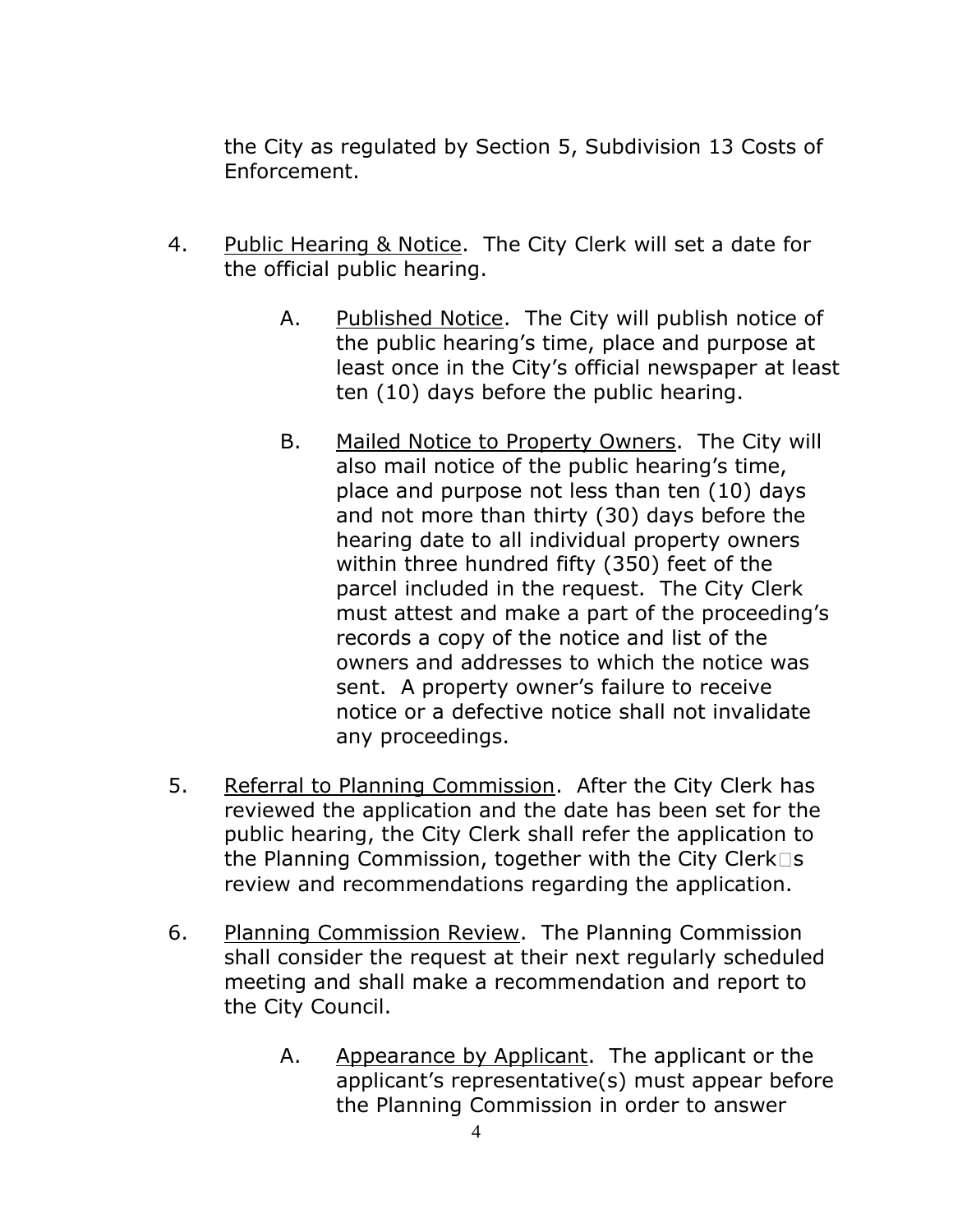questions concerning the Land Use Permit application.

- 7. Recommendation by the Planning Commission. After reviewing the Land Use Permit application, the Planning Commission will make a written recommendation to the City Council within forty-five (45) days after the City Clerk receives the application as to whether the City Council should approve or deny the application. If approval is recommended, the Planning Commission may suggest conditions to be attached to the Land Use Permit.
- 8. City Council's Review. Upon receiving the Planning Commission's report and recommendation, the City Council shall hold a public hearing on the matter and the City Council will, by resolution, either grant or deny the Land Use Permit.
	- A. Appearance by Applicant. The applicant or the applicant's representative(s) must appear before the City Council in order to answer questions concerning the Land Use Permit application.
- 9. Vote Required. Approval of a Land Use Permit will require passage by a majority of the votes cast.
- 10. General Conditions. If the City Council grants the Land Use Permit, it may impose conditions it, or the Planning Commission, considers necessary to protect the public health, safety and welfare.
- 11. Termination. An Interim Use Permit may be terminated on a date established in the permit, a change in zoning regulations, a change in ownership, or the occurrence of any condition established by the Council.
- 12. Written Findings. The City Council will issue written findings stating the reasons for its decision and any conditions imposed, and will serve a copy of its decision on the applicant by U.S. mail, within ten (10) days after its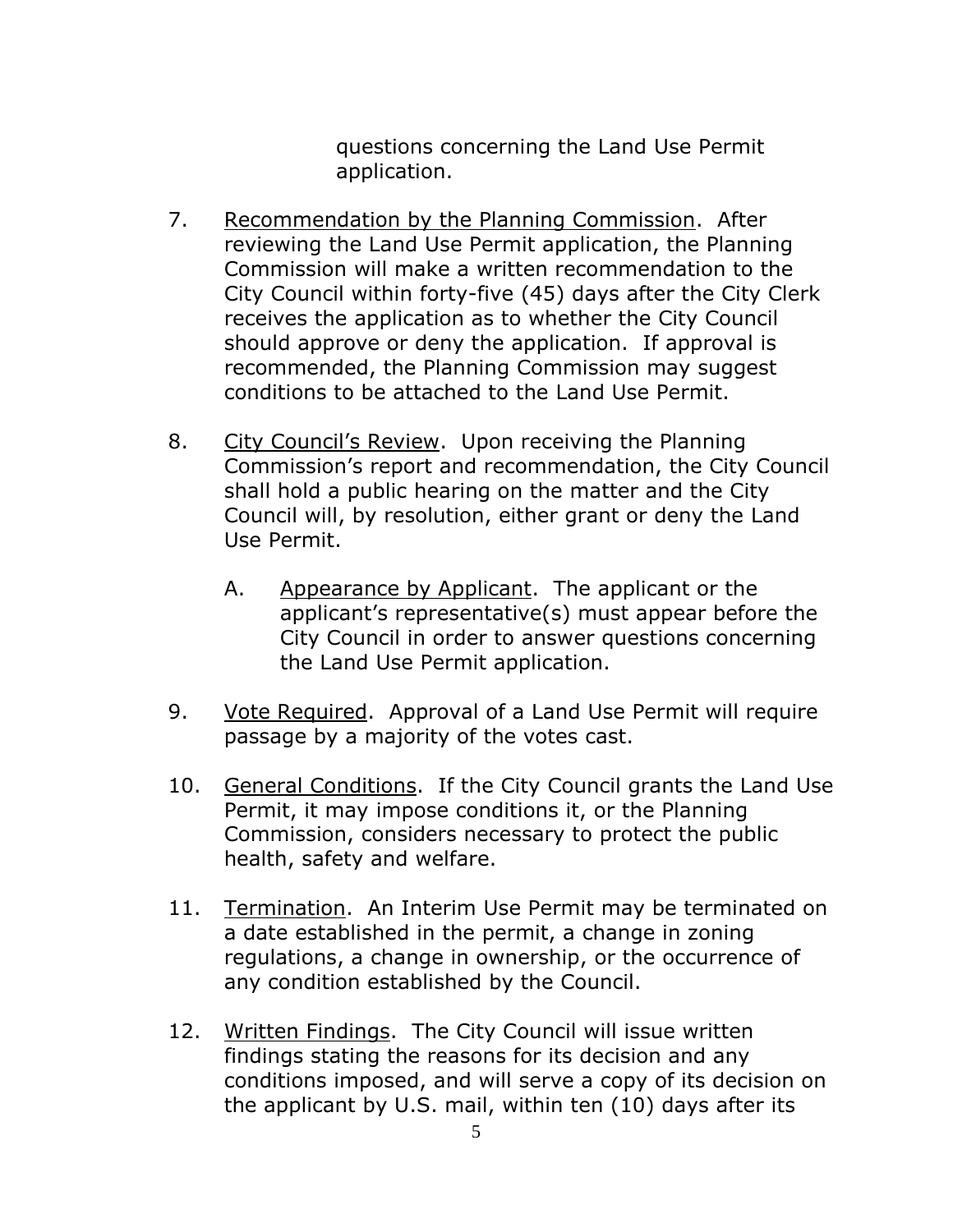decision. In any event, the City Council will make a decision on each Land Use Permit application within sixty (60) days after the City Clerk receives the application or may extend the time for consideration under state law.

- 13. Appeal. An applicant may appeal the City Council's decision to the Benton County District Court as provided by law.
- 14. Amendments. An application for an amendment to a Land Use Permit will be administered in the same manner as a Land Use Permit.
- 15. Resubmission. No application, which is substantially the same as an application of a denied Land Use Permit, shall be resubmitted for a period of one (1) year from the date of denial. The City Council may permit a new application if, in it's the opinion, new evidence or a change of circumstances warrant reconsideration.

### **Subdivision 3: CRITERIA FOR GRANTING LAND USE PERMITS.**

In granting a Land Use Permit, the City Council will consider the advice and recommendation of the Planning Commission and the effect of the proposed use upon the health, safety, morals, and general welfare of occupants of surrounding land, including land values. Among other things, the City Council must make the following findings when applicable.

- 1. Not a Burden on Public Facilities. The use will not create an excessive burden on existing parks, schools, streets and other public facilities and utilities which serve or are proposed to serve the area.
- 2. Compatible with Existing and Planned Adjacent Uses. That the establishment of the Conditional Use will not impede the normal and orderly development and improvement of surrounding vacant property for existing and planned uses in the area.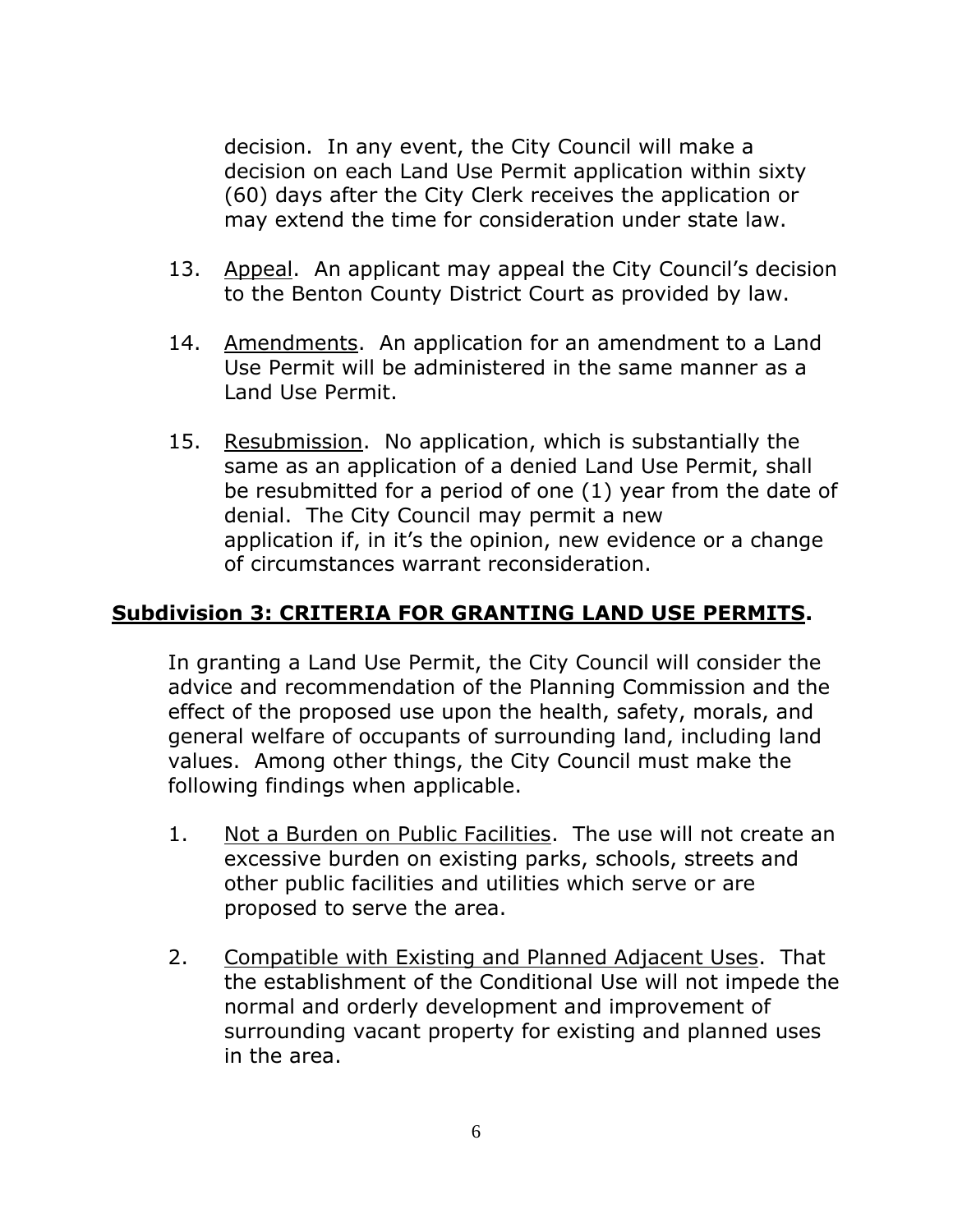- 3. No Adverse Affect on Adjacent Properties. The structure and site will not have an appearance, traffic, noise odors, fumes, dust, vibration, light or emission levels or other features that will have an adverse effect upon adjacent properties for purposes already in use or permitted.
- 4. Related to the Needs of the City. The use is reasonably related to the overall needs of the City and to existing land uses.
- 5. Consistent with the Comprehensive Plan. The proposed use is in compliance with the Land Use Plan and other portion of the Comprehensive Plan adopted by the City.
- 6. Not a Traffic Hazard. The use will not cause a traffic hazard or congestion.
- 7. Adequate Parking and Loading. That maximum measures have been or will be taken to provide maximum off-street parking and loading space to serve the proposed use.
- 8. Not detrimental to Health, Safety and Welfare. The proposed use will not be detrimental to the public health, safety, comfort and general welfare of the City.
- 9. Floodplain. For property located in Floodplain districts, the criteria set out in the Floodplain Ordinance will be met.

### **Subdivision 4: ADDITIONAL CONDITIONS.**

In permitting a new conditional use or the alteration of an existing conditional use, the Planning Commission may recommend the imposition of and the City Council may impose conditions considered necessary to protect the best interest of the surrounding area or the City as a whole, in addition to the standards and requirements expressly specified by this Ordinance. These conditions may include, but are not limited to the following:

1. Increasing the required lot size or yard dimensions.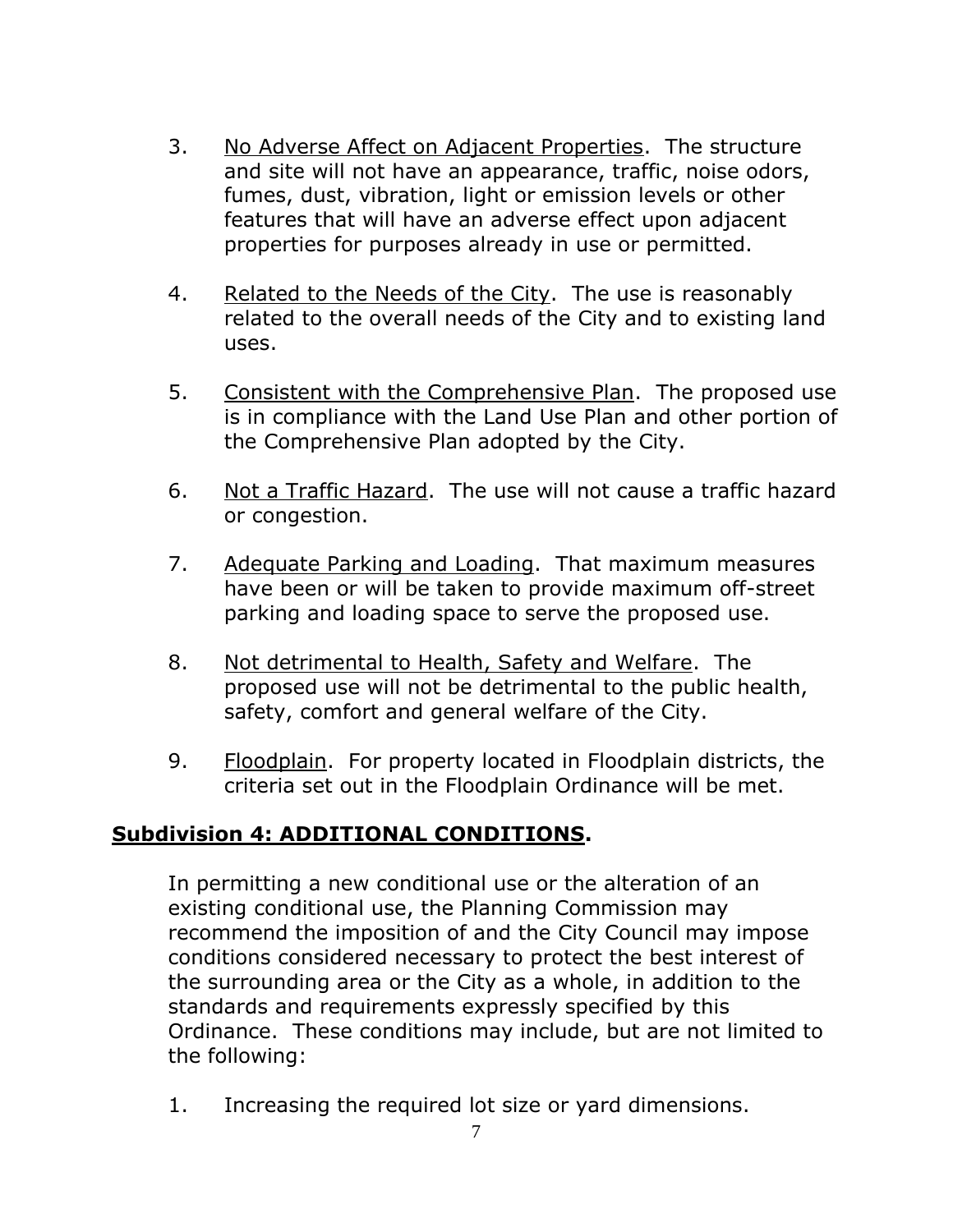- 2. Limiting the height, size, number or location of buildings.
- 3. Controlling the location and number of vehicle access points.
- 4. Increasing the street width.
- 5. Increasing the number of required off-street parking spaces.
- 6. Limiting the number, size, location or lighting of signs.
- 7. Requiring diking, berming, fencing, screening, landscaping or other facilities to protect adjacent or nearby property.
- 8. Designating sites for open space.
- 9. Designating operating hours and noise levels.
- 10. A time limit on the use.
- 11. Any other condition the Planning Commission or City Council deems necessary to protect the public interest.
- 12. Additional Conditions in accord with the Floodplain Ordinance.

### **Subdivision 5: CHANGES IN CONDITIONAL USES.**

Any change involving structural alteration, enlargement, intensification of use, or similar change not specifically permitted by the Land Use Permit issued shall require an amended Land Use Permit and all procedures shall apply as if a new permit were being issued. The Zoning Administrator will maintain a record of all Land Use Permits issued including information on the use, location, and conditions imposed by the City Council and time limits,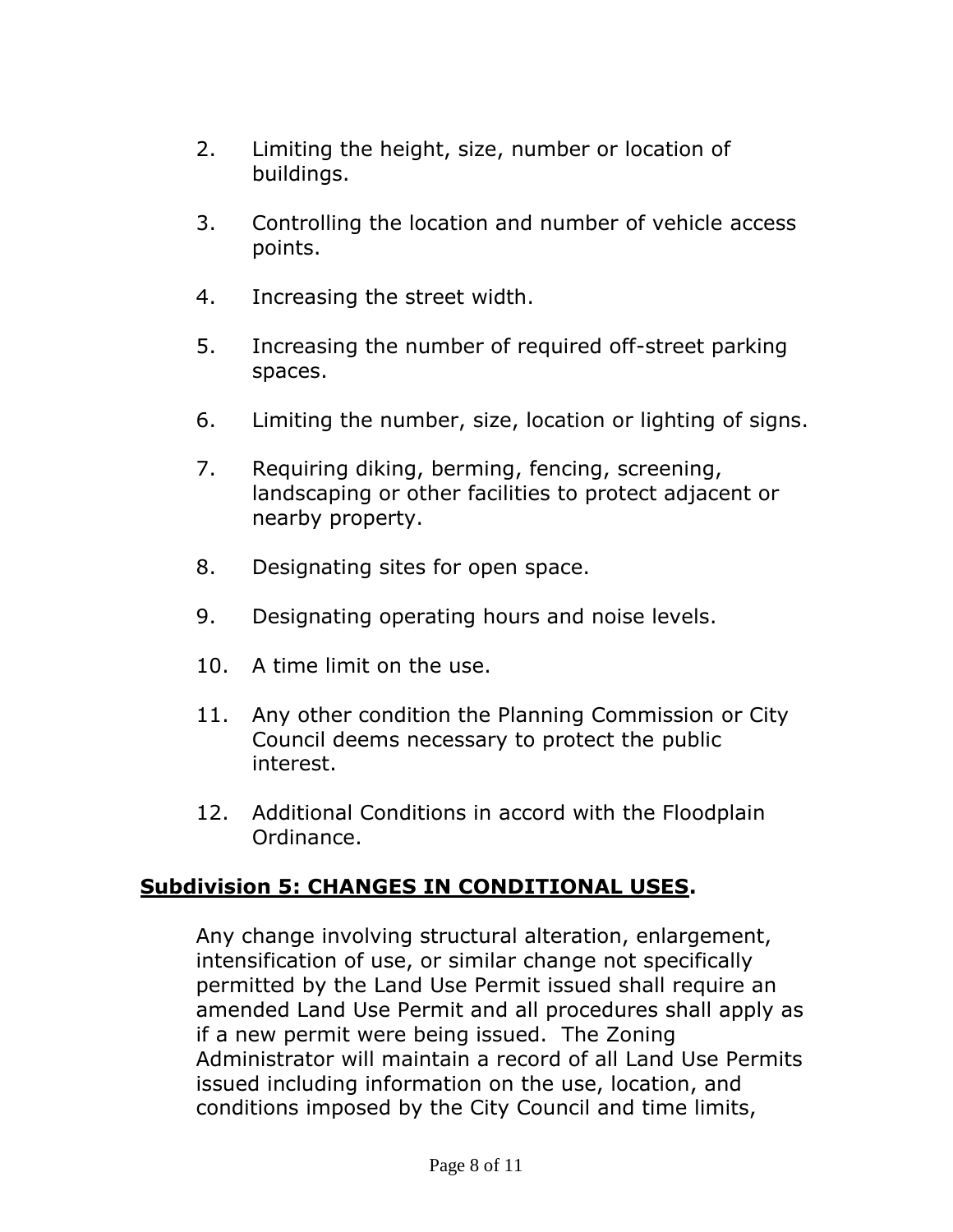review dates, and such other information as may be appropriate.

# **Subdivision 6: RECORDING LAND USE PERMITS.**

A certified copy of any Land Use Permit shall be filed with the Benton County Recorder. The Land Use Permits shall include the legal description of the property involved.

## **Subdivision 7: REVOCATION.**

In the event that the applicant violates any of the conditions set forth in this permit, the City Council shall have the authority to revoke a Land Use Permit.

## **Subdivision 8: TIME LIMITATION.**

A land use permit may include an expiration date and the property owner will be responsible to submit the application for renewal of the permit. The City Council will review and consider all renewal applications, which must be submitted at least sixty (60) days before the expiration date. The criteria for renewal will be the same as for a new permit. The owner of the land will not be required to pay a fee for said review.

## **Subdivision 9: LAPSE/EXPIRATION.**

If within one (1) year after granting a Land Use Permit the use permitted has not been started, then the permit will become null and void unless the City Council has approved a petition for an extension. Land Use Permits expire if the authorized use ceases for any reason for more than six (6) months. Land Use Permits expire if the use is abandoned. A use is considered abandoned if the use is replaced by another use or discontinued for more than six (6) months.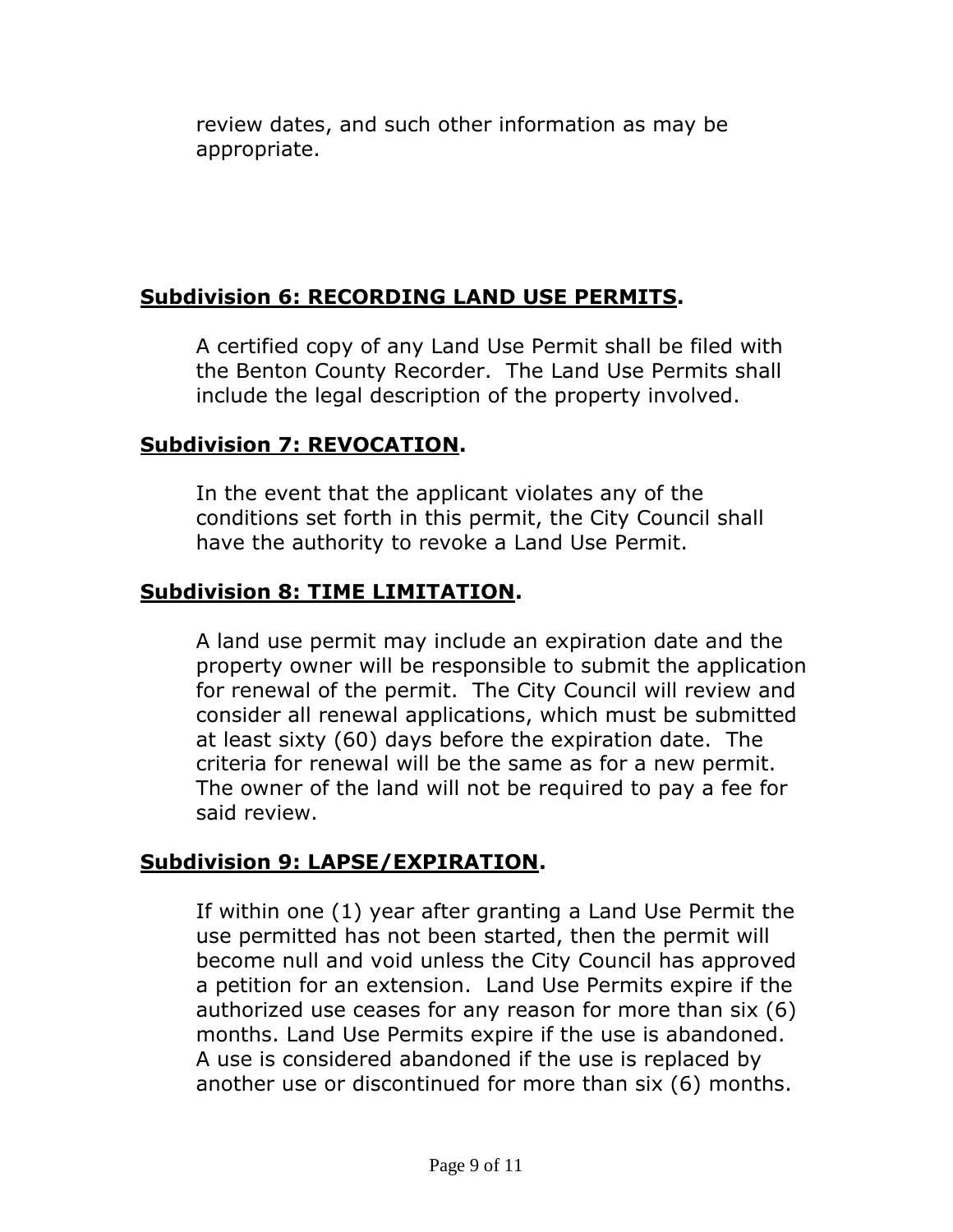# **Subdivision 10: COMPLIANCE.**

- 1. Revocation. The City Council may revoke a land use permit if it determines that the permit's terms and conditions are not being complied with.
- 2. Procedure. The Building Inspector, Zoning Administrator, any Council member or the Mayor may bring before the City Council notice of a potential violation involving the terms or conditions of a Land Use Permit which has been issued in the City. In such event the Building Inspector or Zoning Administrator shall investigate the violation and

report back to the Council. If the Council determines that proceedings to consider revocation of the permit are warranted, the Council shall provide 5 days written notice to the owner of the property, as shown on the property tax records for which the Land Use Permit has been issued, of the time and place at which the Council will consider the revocation. The property owner shall have an opportunity to be heard after which time the Council may take all appropriate actions including the revocation and termination of the Land Use Permit.

3. Costs of Enforcement. It shall be a term of any Land Use Permit issued by the City, whether or not specifically stated, that the property owner(s) shall pay all fees associated with enforcement of the terms of the Land Use Permit. A fee the City Council shall establish by resolution must accompany the application. An additional fee may be charged for atypical projects, which in the opinion of the City Administrator/Clerk will require additional staff time and/or City Expenditures. The applicant shall pay all costs incurred by the City, including, but not limited to, administrative staff time, engineering, legal, planning, and inspection expenses, in connection with the application, including approval and acceptance of the application and review of site plans and